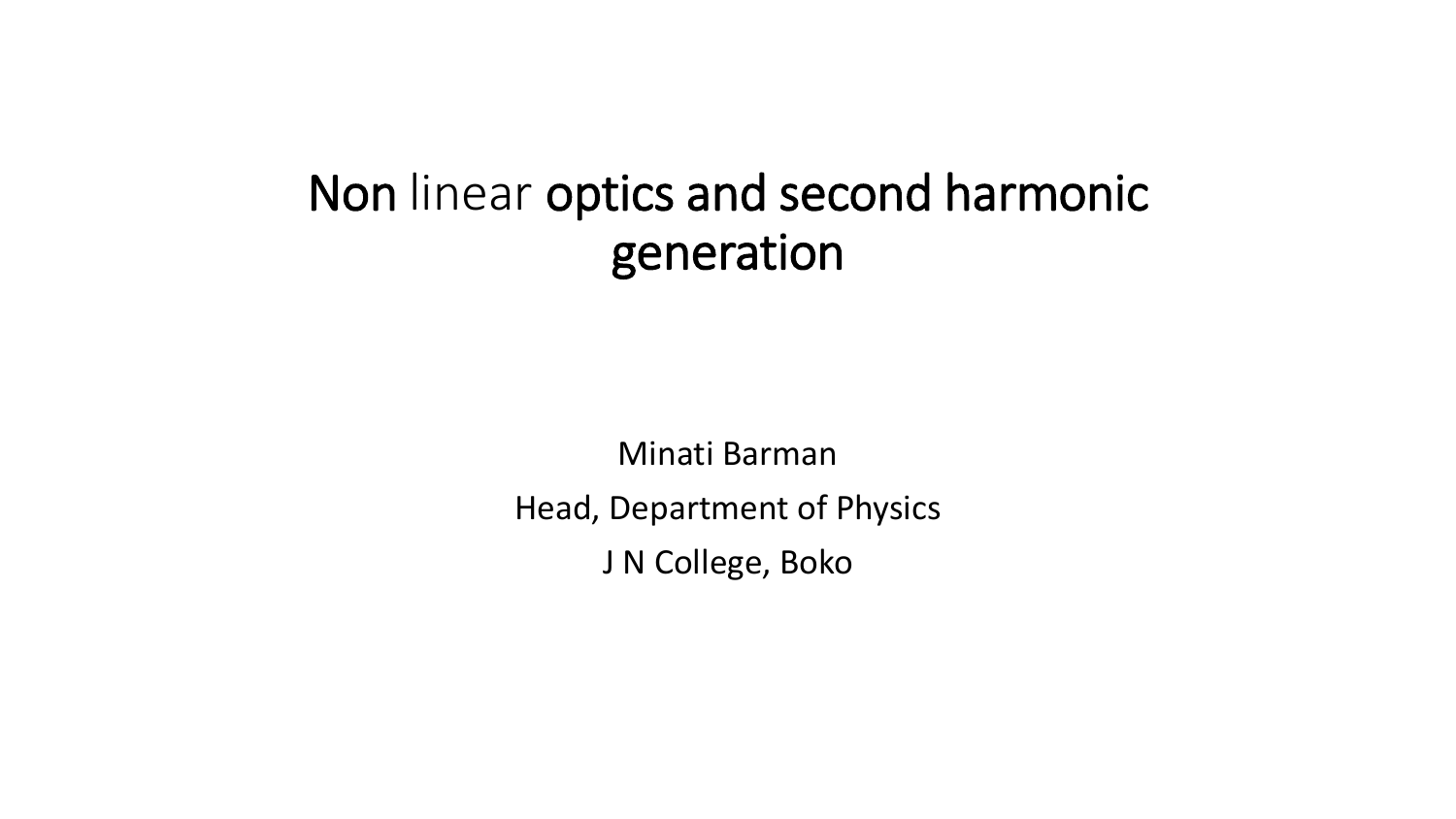## **Electric polarization:**

Polarization is the vector field that expresses the density of permanent or induced electric dipole moments in a dielectric material. When a dielectric is placed in an external electric field, its molecules gain electric dipole moment and the dielectric is said to be polarized. The electric dipole moment induced per unit volume of the dielectric material is called the electric polarization of the dielectric.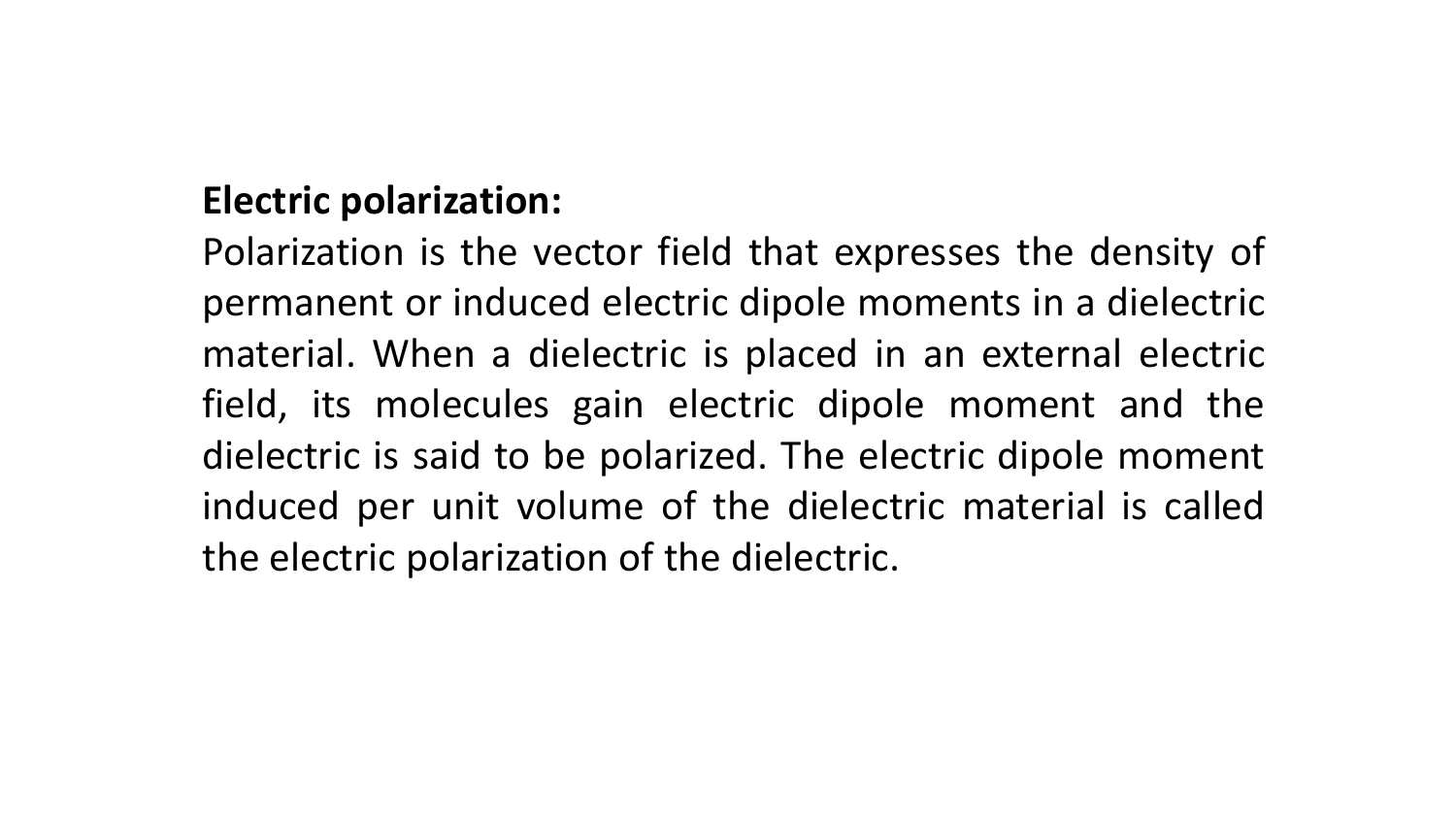## Electric susceptibility

In electricity, the electric susceptibility is a dimensionless proportionality constant that indicates the degree of polarization of a dielectric material in response to an applied electric field.

Permittivity is the ability to resist external electric field. This means a substance with high permittivity requires high external electric field to polarize. On the other hand, susceptibility is defined as the ability to polarize. So a substance with higher susceptibility should polarize easily. This means both the quantities are inversely proportional to each other but mathematically they are linearly dependant.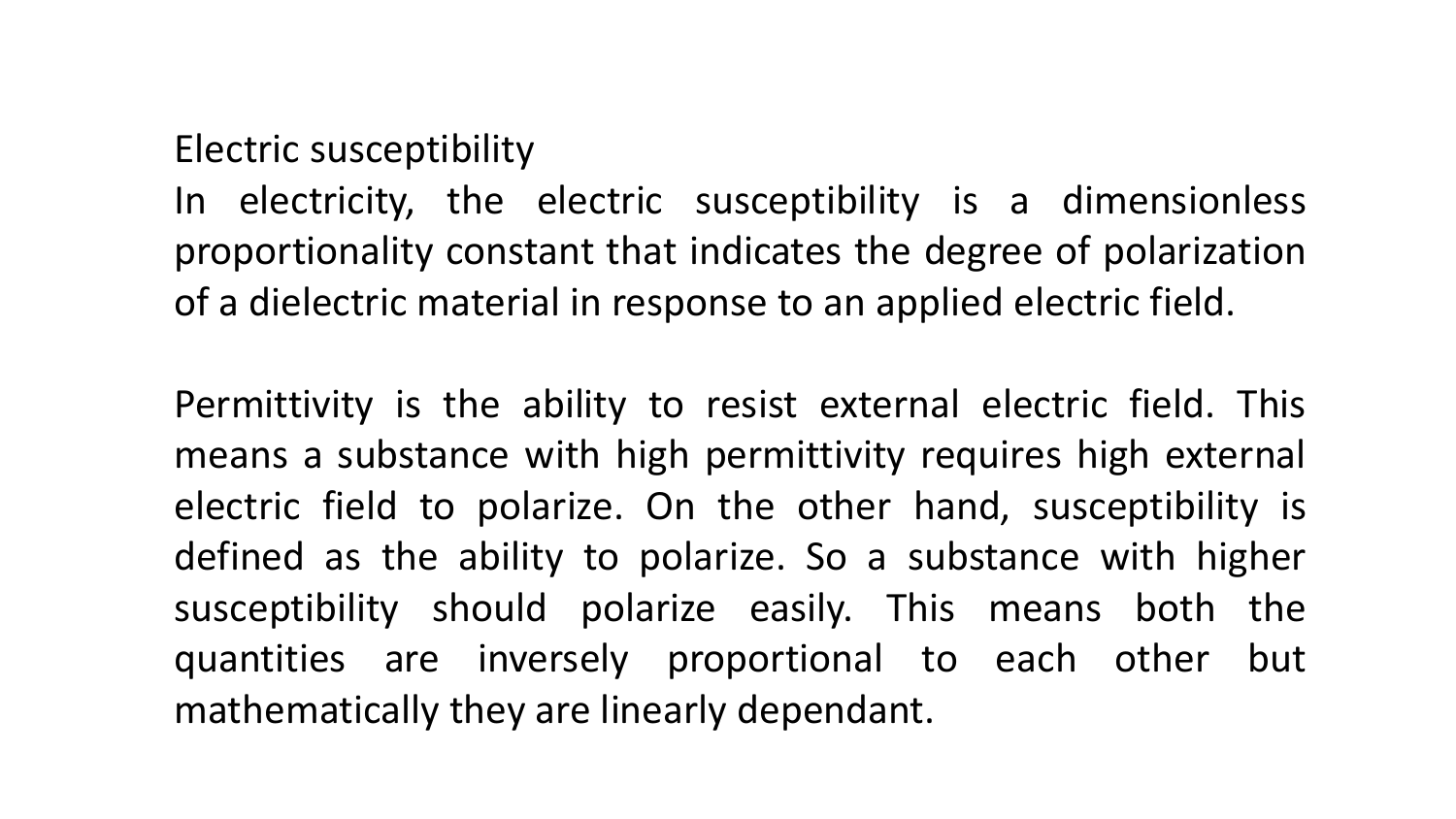Nonlinear optics

Nonlinear optics is the branch of optics that describes the behaviour of light in nonlinear media. It happens with very intense light. In a non linear medium polarization density P responds non-linearly to the electric field E of the light.

A conventional light source of low intensity are unable to change the optical parameter of the medium. But for a moderately powerful laser of electric field strength  $3 \times 10^8$  v/m which is within the range of atomic field, the relation between the electric polarisation vector **P** and field strength E ceases to be linear and some non linear effect happen which leads to non linear optics.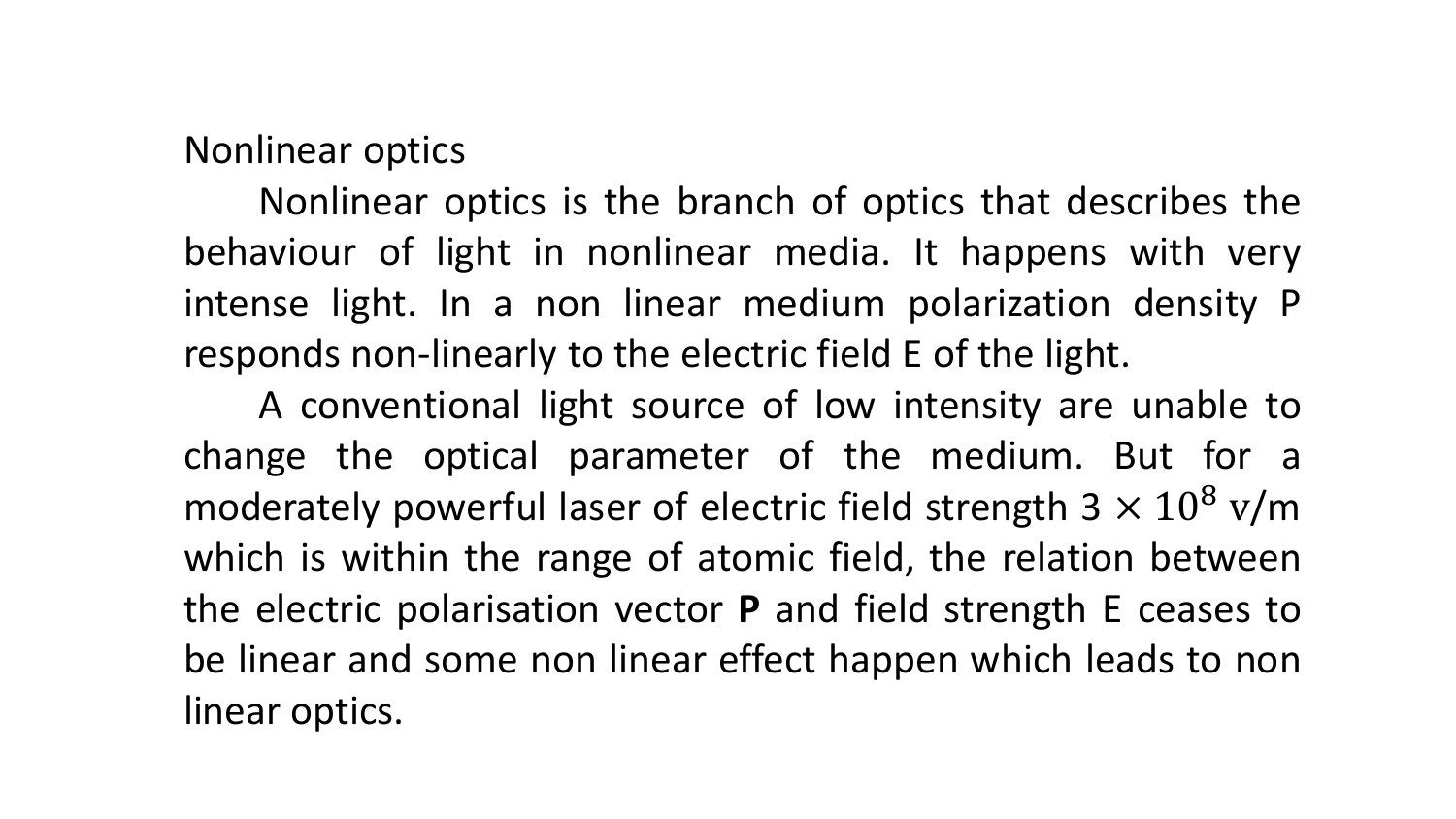Experimental arrangement for non linear optics

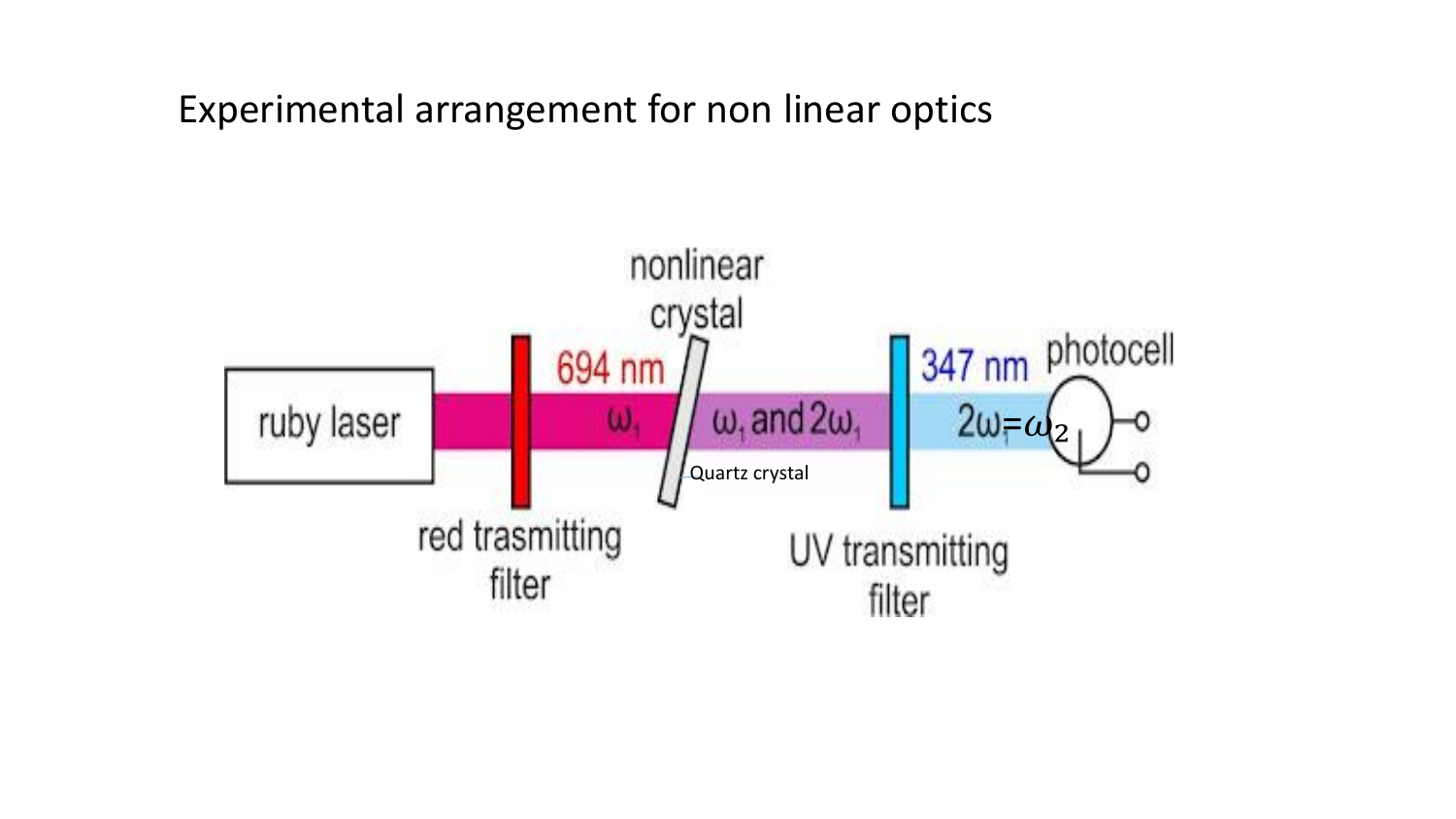A ruby laser beam of wavelength 6943 A° with average power10 kw is focused on a quartz crystal slab. The transmitted light is then allowed to pass through a filter which cuts the red light and allows to pass through it the UV light. This emerging light is then allowed to pass through a photo cell. The transmitted light from the cell is found to be of wavelength  $3471 \text{ A}^{\circ}$ .

Theory:

A dielectric molecule when placed in an electric field, each molecule behaves as a dipole with dipole moment  $p_i$ . So the dipole moment vector per unit volume is given by

$$
\boldsymbol{P}_i = \sum \boldsymbol{p}_i \dots \dots \dots \dots \dots (1)
$$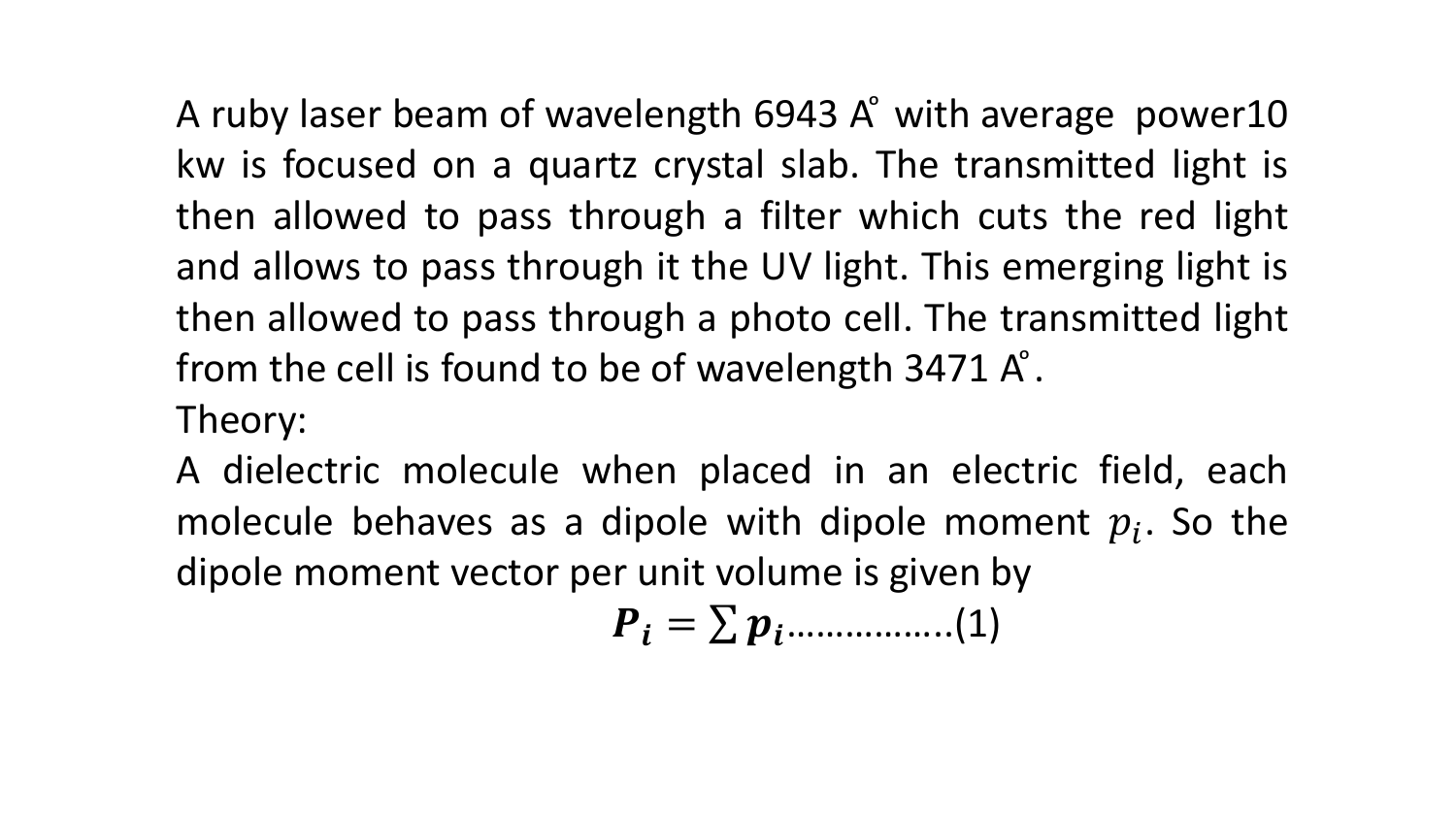We know that **P** depends on the properties of medium and on the electric field strength

$$
\therefore \mathbf{P} = \varepsilon_0 \times \mathbf{E} \quad \dots \dots \dots \dots (2)
$$

Here x electric polarizability or electric susceptibility of the medium.

The value of x is constant and its magnitude is a function of frequency and it is independent of electric field E. For sufficiently intense light field the relation (2) generalised as

 $P = \varepsilon_0 [x^{(1)}E + x^{(2)}E^2 + x^{(3)}E^3 + \cdots + \cdots]$  .......(3) Here  $x^{(1)}$ =x and $x^{(2)}$ , $x^{(3)}$ --------are known as non linear susceptibilities.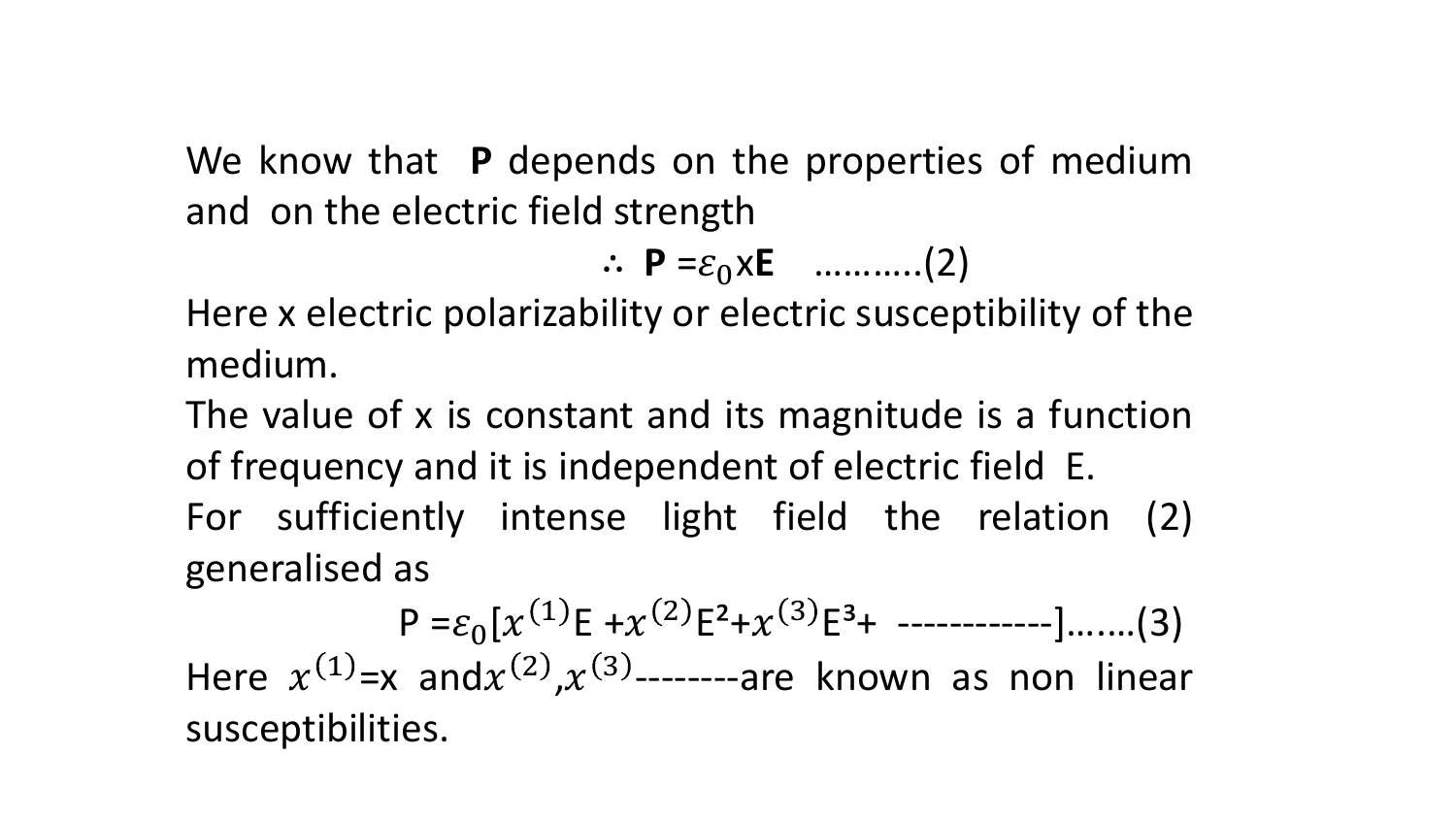In case of ordinary light only the first term retain but for intense light of high intensity electric field the higher order terms become significant.

Let us now consider that electric field equation of incident radiation is

$$
E=E_0 \cos \omega t
$$
 --- (4)

Substituting this value in equation (3) and applying the trigonometric relation we get

$$
P = \frac{1}{2} \varepsilon_0 x^{(2)} E_0^2 + \varepsilon_0 (x^{(1)} + \frac{3}{4} x^{(3)} E_0^2) E_0 \cos \omega t + \frac{1}{2} \varepsilon_0 x^{(2)} E_0^2 \cos 2\omega t + \frac{1}{4} \varepsilon_0 x^{(3)} E_0^3 \cos 3\omega t + \cdots
$$
 (5)

Here 1st term represents the constant dc field across the medium.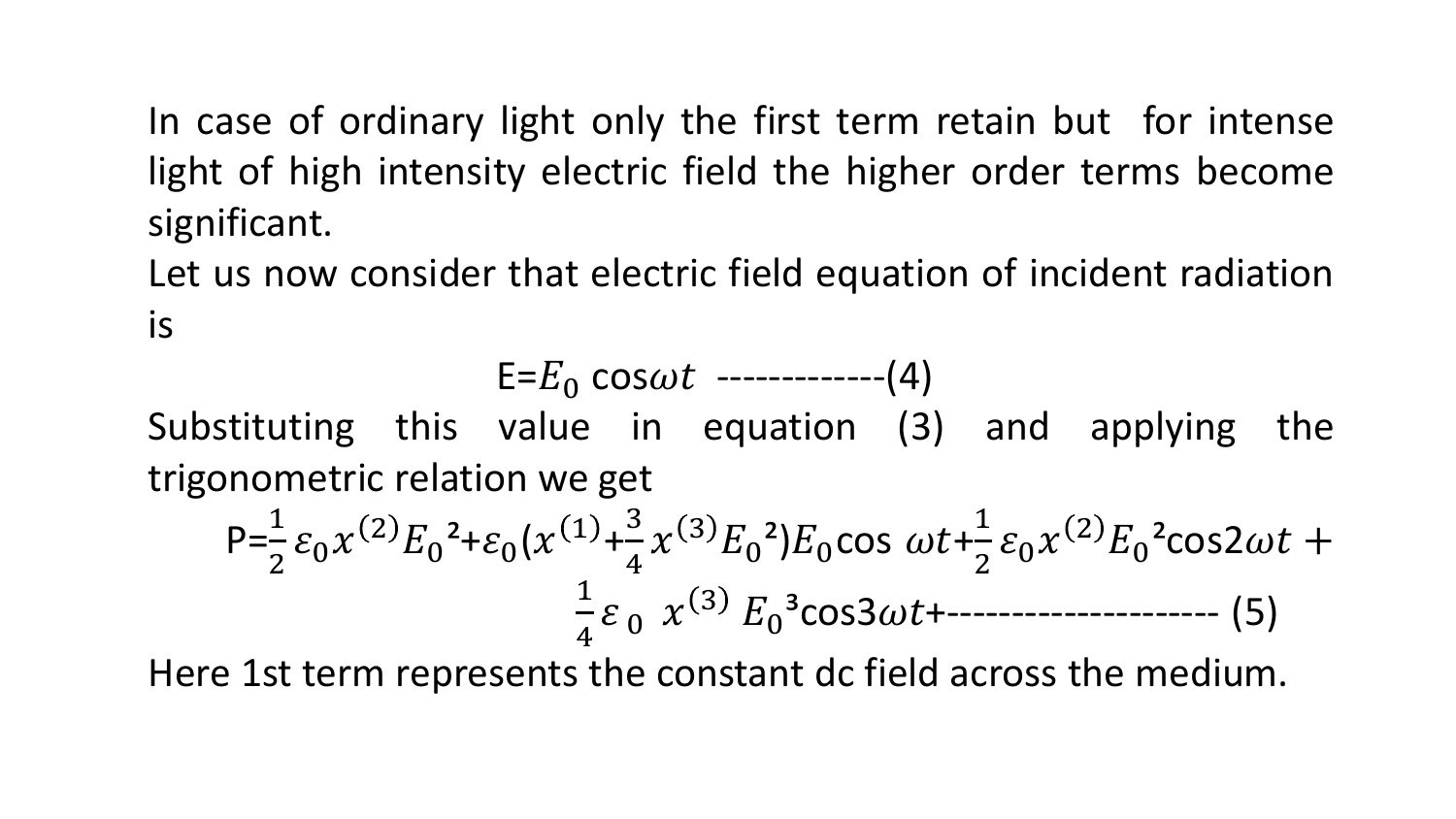The 2nd term is due to external polarisation and is called 1st or fundamental harmonics of polarisation, the third term is called as 2nd harmonic of polarisation etc.

## **Second-harmonic generation (SHG):**

It is a nonlinear optical process in which two photons with the same frequency interact with a nonlinear material, are combined, and generate a new photon with twice the energy of the initial photons. So the frequency of the new photon is twice the original one. SHG was firstly demonstrated by Franken and his colleagues in 1961 (Franken et al., 1961).

A polarization wave oscillating at frequency  $2\omega$ , radiates wave of same characteristic and monochromaticity as the incident wave .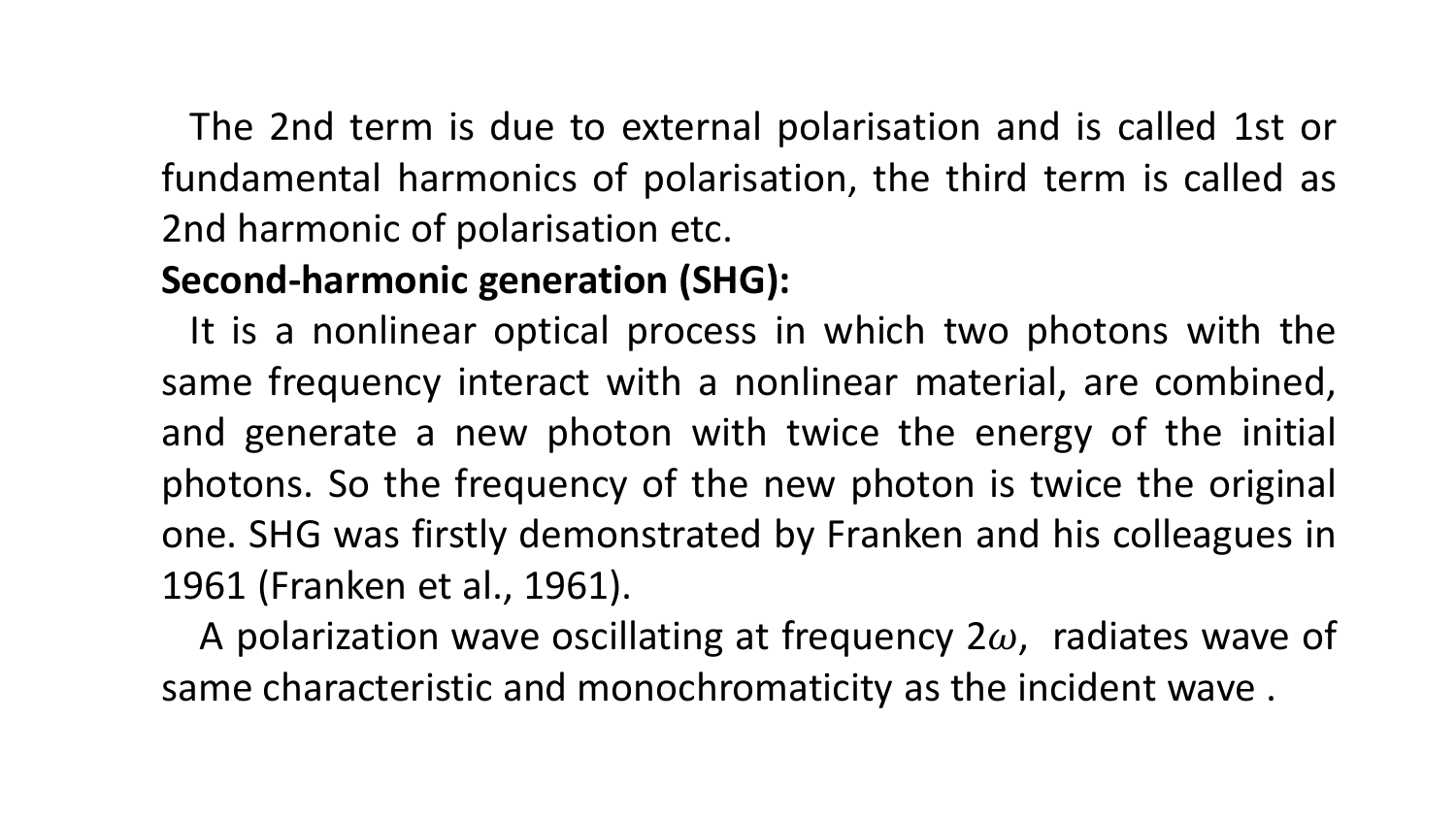The non linear polarizability  $x^{(2)}$  depends on the direction of propagation, polarization of the electric field and orientation of the optic axis of the crystal. Since vector P and E are not parallel *x* must be treated as tensor. Then it can be represented by

$$
P_i^{(2)} = \varepsilon \sum_{ijk} x_{ijk}^{(2)} E_j E_k
$$

I, j, k represent the x, y, z co-ordinates.

The 2<sup>nd</sup> harmonic generation occurs only in certain types of crystal. In isotropic medium 2<sup>nd</sup> harmonic generation does not occur. Crystals that lack of inversion symmetry shows 2<sup>nd</sup> harmonic generation.